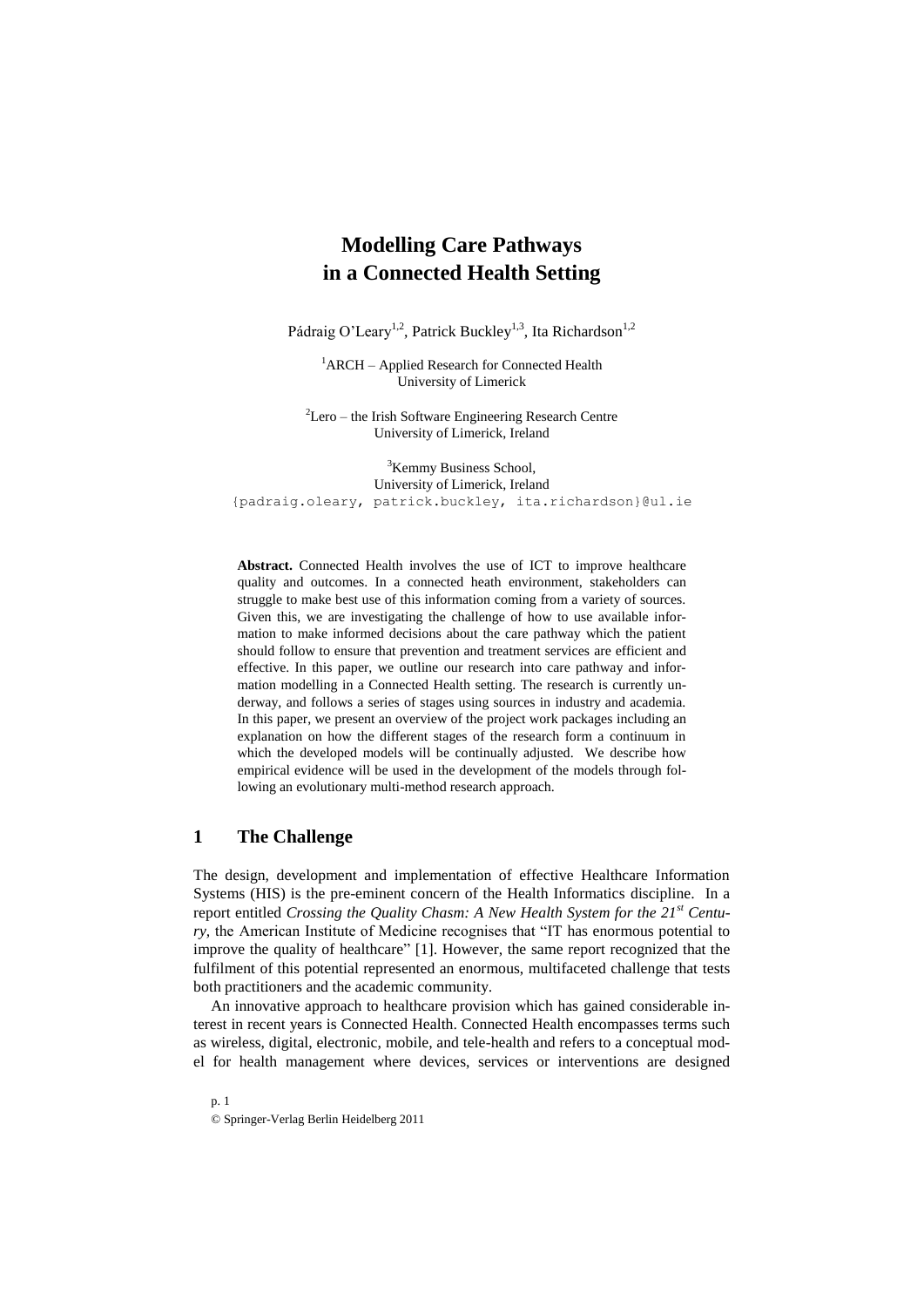around the patient's needs, and health related data is shared, in such a way that the patient can receive care in the most proactive and efficient manner possible [2]. The incentive behind Connected Health is to develop and deliver healthcare solutions that can increase quality of life and reduce the risk to patients while lowering the overall cost of care.

These Connected Health solutions require new clinical pathways and care delivery mechanisms. Clinical pathways, traditionally focused in primary and secondary care, are extending into the community. This repositioning of care provision will dramatically affect the volume and character of data that healthcare professional will have available to them. Care homes, hospices, hospitals and pharmacists will be interacting in a loosely connected, patient defined network. Patients will use mobile technology to record, store and transmit medical data. The difficulty healthcare professionals are faced with is how to use this data to make informed decisions about the care pathway which the patient should follow. Effective use of this data will require the creation of new and advanced health information systems that ensure that preventions and treatments are efficient and effective.

These health information systems "… *formally model guidelines, workflow or care pathways and provide support for clinical decisions that extend over time*" [3]. Health information systems are active, dynamic. And contain a large number of interacting components and subsystems. Artefacts in such a system include hardware components; actors such as healthcare professionals, IT experts and patients; and data that represents the state of the system at any moment in time.

The development of health information systems is supported by the use of models of both systems and processes [4]. These models support requirements capture and analysis. They are used to design, control and monitor system development and often serve a role in post-development validation and implementation.

The model of an information system is different and distinct from an instance of that information system. Similarly, the model of a health information system will be different and distinct from an instance of a health information system. A model will always be simpler and more abstract than an instantiated health information system. Crucially, models of workflows and care pathways must be understood by many different stakeholders, who may have different experiences, backgrounds and knowledge [5]. In the healthcare context, modelling is recognized as providing a unique challenge caused by factors such as the unpredictable and dynamic nature of workflows [6].

The research presented in this paper aims to model care pathways and information flow based on Connected Health solutions. Initially, we will focus on understanding and modelling the clinical preventions, treatments and control of dementia in the elderly. To do this, we will establish the information which comes from different healthcare professionals, systems and medical devices, how that information should be managed to provide effective and efficient care and the clinical pathways within which this information will be used. This will be carried out in conjunction with those healthcare professionals who are managing elderly patients, and will result in models and a software prototype for presenting these models which we will evaluate during the project. Therefore, the two aims of the research are as follows: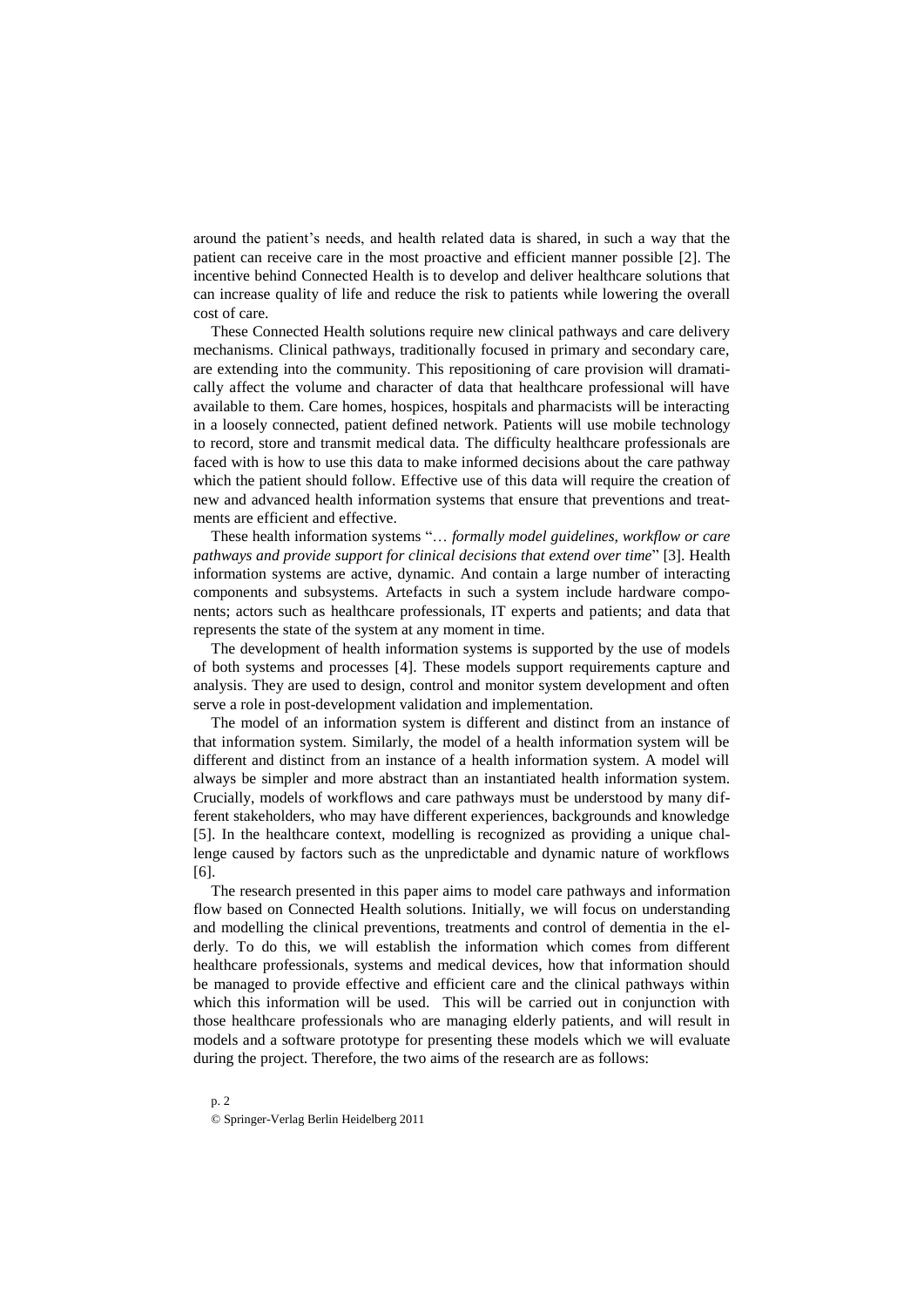- 1. To unambiguously model the care pathways and information required by the variety of stakeholders in a health network.
- 2. To use software prototyping to develop an understanding how best these models can be presented to healthcare professionals.

In this paper we outline our planned programme of research for meeting these aims. The paper is organized as follows: Section 2 provides an overview of the research plan. Section 3 describes the work to date. Section 4 describes the planned work and key work packages to be delivered. Finally section 5 concludes our paper with a summary of the project.

## **2 Research Plan**

Based on international best practice and input from local healthcare professionals, we will develop care pathways and information models that can be used by healthcare professionals in a Connected Health network, which will include home-care and hospitalization. We will develop models and software for the distribution and presentation of care pathways and information models throughout this Connected Health Network.

This research will be delivered across five work-packages:

- WP1 Requirements Capture
- WP2 Development and Modelling of Care pathways
- WP3 Development and Modelling of Information Requirements
- WP4 Prototype of Care pathways and Information Requirements
- WP5 Evaluation of Information Utilization

The goal of our research is to present an evidence based care pathway for dementia which is disseminated to Connected Health stakeholders in a manner that informs and expedites effective decision making. With this in mind, we will describe each of the proposed work packages. As we have commenced WP1 we present how we are eliciting the requirements for a care pathway support system and our initial decisions on our modelling approach. Our future work discusses WP2, 3, 4 and 5 - how we will develop and evaluate a care pathway support system that will use the care pathway models.

## **3 Research to Date**

#### **3.1 WP1 - Requirements Capture**

The purpose of this work-package is to identify the key requirements for the modelling of care pathways and information flow in the Connected Health network. We are answering the following question - "What are key requirements for representing care pathways and information flow?" These include the information, knowledge, clinical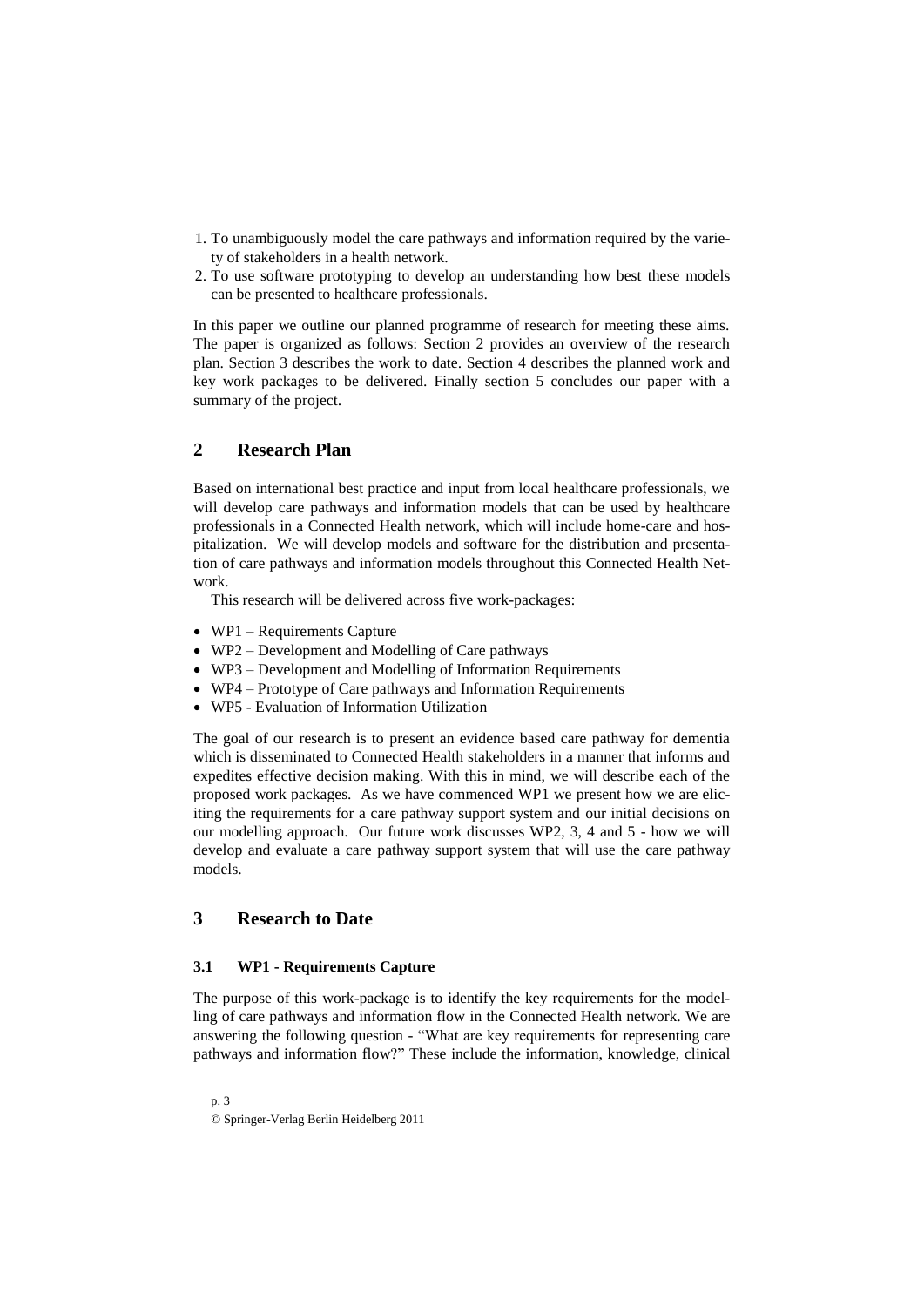and medical device requirements that are required. Defining the data that must be collected regarding individual patients, the aggregated sets of data which are required by healthcare professionals and other Connected Health partners, the use of medical devices in the care and support of the dementia patients and the pathway which is followed by health professionals as they carry out their jobs. In addition it is important to understand the requirements for out of bounds data which indicates the occurrence of exceptional events thus requiring immediate interventions.

To date, we have considered both the state-of-the-art in workflow modelling and expert knowledge from practitioners and academics. We are systematically identifying and analysing requirements from the literature. We are commencing a qualitative meta-synthesis which will be performed on studies published in English that addressed the modelling process and reported the exposition of a new methodology, model, system implementation, or system architecture. Thematic analysis will be used to capture the underlying 'requirement' themes.

We have developed an initial definition of the requirements based on which we conducted surveys among experts to assess the relevancy, completeness, and relative importance of our initial requirements. We prioritized and refined the requirements based on experts' opinion. We merged some requirements based on the experts' suggestions and rephrased some requirements to address misunderstandings and ambiguities found. Furthermore, when refining the requirements we took into account additional requirements suggested by the experts.

Using the identified requirements, we performed an evaluation of current modelling languages. A modelling language is any artificial language that can be used to express information or knowledge or systems in a structure that is defined by a consistent set of rules [7]. There is an enormous variety of modelling languages in existence.

Modelling languages can be graphical (e.g. UML [8]), textual (e.g. PML [9, 10] ), mathematically based formal languages or a combination of these (e.g. Petri-Nets [11] or Little-Jil [12]). Modelling languages are designed in such a way as to balance a large number of competing attributes including, but not limited to, how easy they are to understand, how well they support the representation of a process and what kinds of different syntactic structures such as loops and conditional branching they support.

Different modelling languages balance these competing requirements in different ways, and the syntax of a modelling language will have a major impact on the models that are created with it Therefore, since the efficiency of any Connected Health solution is determined in part by the utility of the model, which is in turn partly determined by the choice of modelling language, it stands to reason that the choice of modelling language used is an important determinant of the eventual success or failure of a Connected Health solution.

Based on our evaluations, we have identified a 'best-fit' language that advocates the value of low-fidelity models for documenting and analysing knowledge-intensive work in health care setting [13]. A low fidelity model does not seek to capture every detail and nuance of a knowledge-intensive process; rather, it documents the major activities of a process, and the primary sequence in which they are performed. Coordination among concurrent activities performed by different actors is modelled as

<sup>©</sup> Springer-Verlag Berlin Heidelberg 2011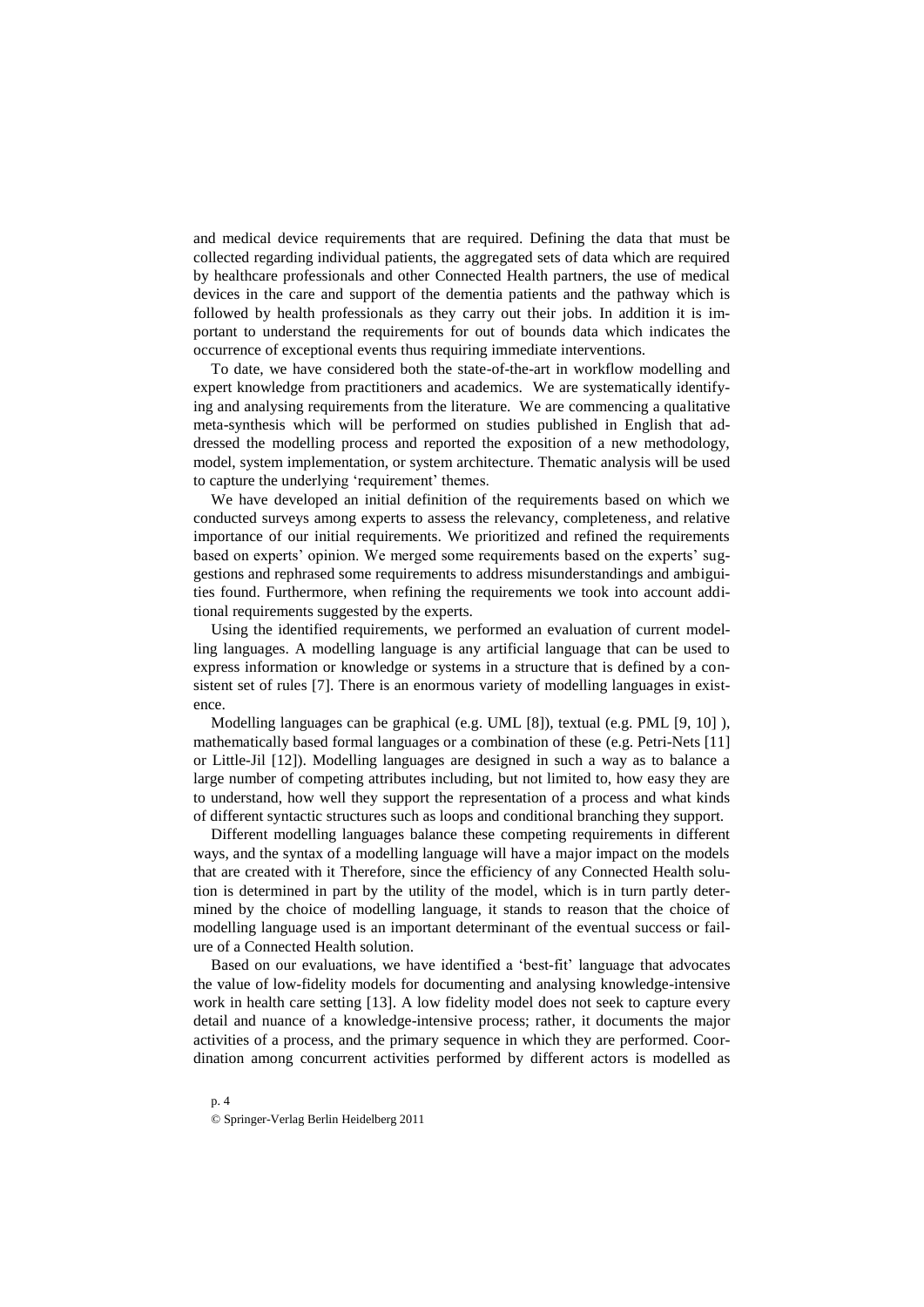resource flow: dependencies among coordinated activities are represented by the resources shared by concurrent activities.

## **4 Further Research being Undertaken**

## **4.1 WP2 – Development and Modelling of Care pathways**

We used previous experience in the development of a process reference model [14] to design a research method which will result in an empirically-grounded model of care pathways in dementia. An initial review of the relevant literature indicated that while high level descriptions of dementia care pathways are available there are few lowlevel pathway descriptions. Furthermore, no guidance is provided on how the pathway descriptions could be applied or tailored to specific setting. Documented pathways require customisation where the defined process needs to be specialised and a lower level frequently needs to be constructed in order to create a working model.

We will use a multi-method research design as advised in [15]. This is "the conduct of two or more research methods, each conducted rigorously and complete in itself, in one project" [16]. By using triangulation between methods and data, our research will allow more plausible interpretations to emerge.

According to [17] multi-method research may be conducted from a complementary or evolutionary perspective. In the development of our models, we will follow an evolutionary approach. We will undertake an initial exploratory study. We will gather qualitative data, exploring a wide range of topics. We will analyse the results, and use it to develop an initial pathway model. Using a variety of research methods, we will collect and analyse data, and update the model over three cycles. Our approach will be influenced by [18] and is focused on empirically grounded and valid process model construction. In an analogy with systems engineering, the overall construction process is based on a cyclic structure to allow for corrections to the model from preceding construction stages via feedback-loops. Although the stages are dealt with sequentially, they contain cyclic sub-stages. The research approach will be compatible with common suggestions for qualitative research designs in process models [18] and is presented in Figure 1.

Version one of the model will be developed through available literature and clinical guidelines. Version two will be based on ethnographically informed practitioner evidence. Key stakeholder activities will be observed and observations extracted. These observations will be used to design an interview protocol to be used during a series of semi-structured interviews. From these interviews, key concepts will be extracted combined to form a pathway model. Version three of the model will be based on process mining techniques as proposed by van der Aalst [19]. The goal of process mining is to use event data to extract process related information, e.g., to automatically discover a process model by observing events recorded by systems used throughout the Connected Health network. There have been several documented case studies [19] of the use of process mining techniques in clinical settings.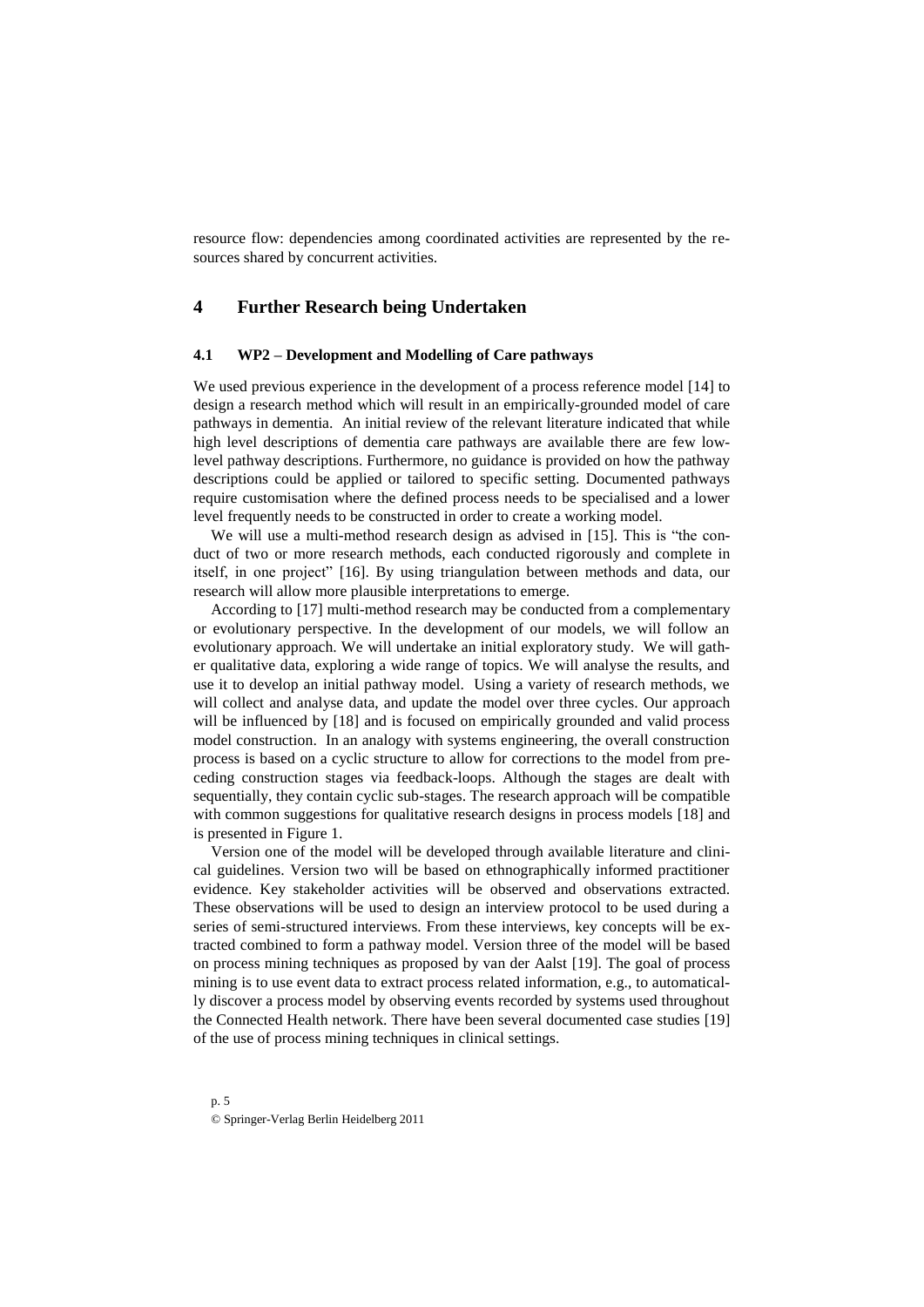

**Fig. 1.** Modelling phases

When developing the model, we will be identifying the key process indicators required to measure patient care and subsequent improvements, and will use these to develop data dashboards. These will be based on the dashboards which we are currently using within a local hospital. We will establish the key inputs, process and outputs required to ensure that medical devices and data from medical devices are used efficiently and effectively in these pathways.

From our past experience in developing and implementing H-QAP in a local hospital, we recognize that there is a need to "reverse engineer" the clinical process from a systems perspective. This gives us the opportunity to analyse where the efficiency points are, where the system fails, where system intervention is needed and where human contact from healthcare professionals is required. Using H-QAP will guide us in the identification of policies, procedures, protocols, and guidelines, key process indicators (KPI) and patient satisfaction ratings. These research stages will form a continuum in which the focus of the research, the model, is continually adjusted based on the results of the previous stage.

#### **4.2 WP3 – Development and Modelling of Information Requirements**

Using the information collected in WP1, a data dictionary will be developed which models the information requirements of the various stakeholders in the Connected Health network. Where required, techniques and algorithms to collate, compress and aggregate the data captured by the various Connected Health solutions will also be identified and defined. Models will be created which explicitly includes the information requirements of the various Connected Health stakeholders.

#### **4.3 WP4 – Prototype**

We will develop a system which will meet the requirements for a care pathway support system and which is more explanatory in nature than enforcing. Rather than prescribing a list of actions to be performed at each and every stage of the pathway, we will adopt a reactive approach, whereby a Connected Health stakeholder is provided with guidance only when they explicitly ask for it. The pathway support system is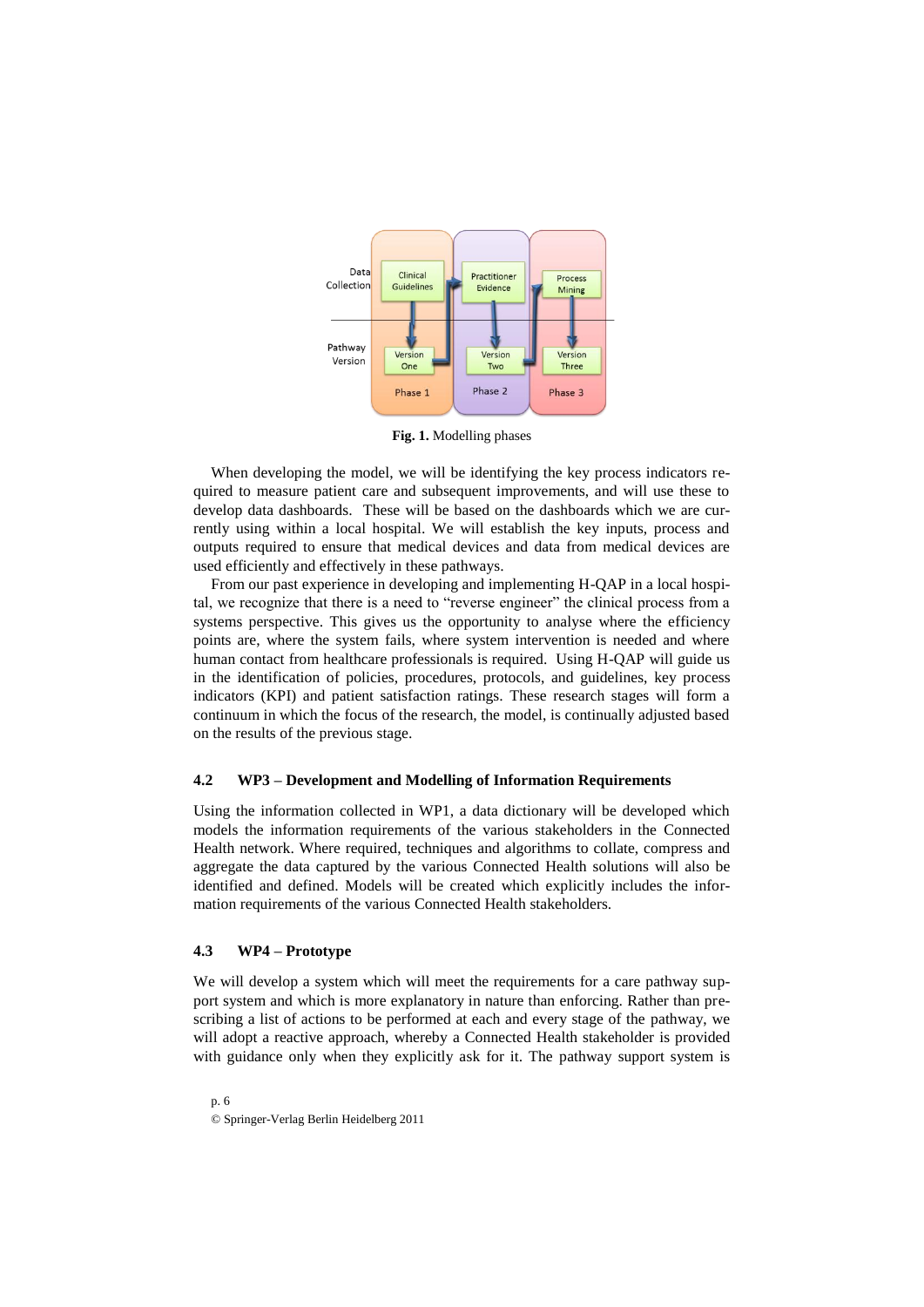'descriptive', in the sense that the stakeholder does not even need to inform the system about the activities he has performed while executing a pathway. Rather, the pathway enactment engine infers the state of the pathway by examining the state of products created or modified during the performance of the process's tasks. Then, if an actor requires guidance as to what tasks should (or may) be performed next, the system can use the inferred state to determine the next action to be taken, according to the underlying pathway model.

The prototype will gather information, where appropriate aggregate it, and provide targeted information to the various stakeholders in the Connected Health network in line with their information requirements defined previously. It will provide a support system for the care pathways that have been identified. We expect that it will support the decisions that a healthcare professional will make about a patient such as what clinical care is required, where this should be carried out (in the community or hospital), what medical devices can support this care and what data is required for this care to be carried out effectively. Healthcare professionals will be provided with dashboards which will aggregate data to measure their defined KPI, highlighting where problems and potential problems exist. It will also take into account software quality regulations commensurate with a research project [20]. We will develop this prototype to ensure that the information can be accessed on a wide variety of device's including, but not limited to desktop PC's, laptops, tablets and mobile phones.

#### **4.4 WP5 - Evaluation of Information Utilization.**

This task will focus on evaluating the impact of the optimized information and care pathways delivery to healthcare professionals. Using relevant evaluation frameworks, the overall effectiveness and efficiency of the software prototype will be evaluated. This work package will evaluate the utilization of the information collected and its effectiveness on the decisions which are being made in the prevention and treatment during the dementia care pathway. This task will focus particularly on ensuring that the information being captured and collated is valid, and that decisions being made are supporting the efficiency and effectiveness of the clinician. It will also examine the utilization of the information provided by the software system on clinical decision making, and look for changes in patient outcomes and care in terms of previously identified KPI.

Second, this task will focus on evaluating the effectiveness of the methods by which the data is presented to healthcare Professionals. In this task, experimental research will compare a variety of ways of presenting information to healthcare professionals, with a view to empirically identifying best practice for delivering information to healthcare professionals in a manner that aids decision making.

## **5 Conclusion**

In response to a need for pathway support in Connected Health, the authors identified the following research objectives: First, to unambiguously model the care pathways

p. 7 © Springer-Verlag Berlin Heidelberg 2011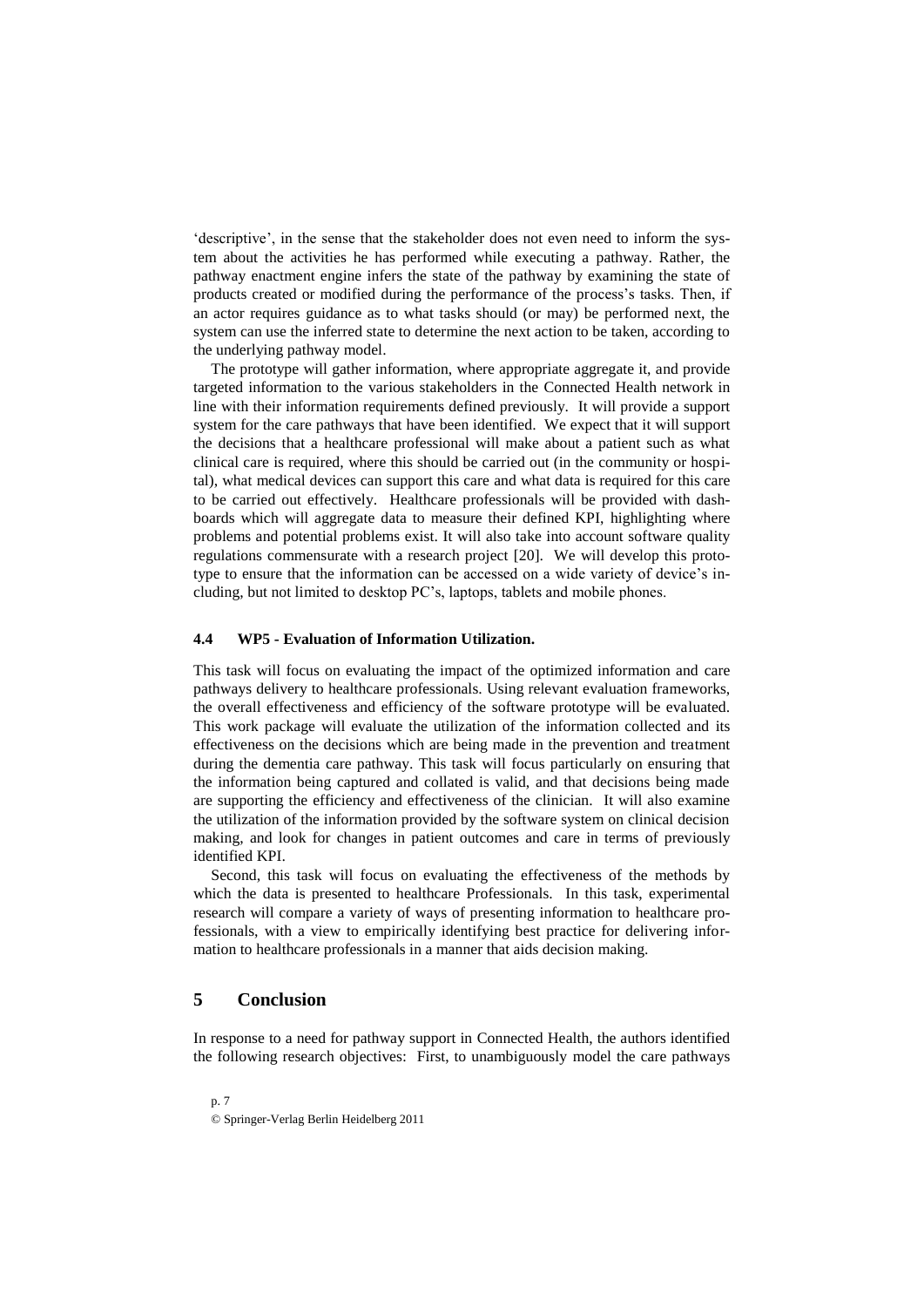and information required by the variety of stakeholders in a health network. Second, to use software prototyping to develop an understanding how best this information can be presented to healthcare professionals.

By meeting these objectives, we hope to assist stakeholders in dementia care networks as to how to use available data to make informed decisions about the care pathway which the patient should follow to ensure that preventions and treatments are efficient and effective.

In this paper, we have documented our approach for the support of care pathways in Connected Health and the research design decisions made. For Connected Health to reach its potential there is a need to define and present evidence-based pathways and this research is a step in this direction. The plan we present is high level. Further research is needed to support the definition of what, when and how tasks are used for specific contexts, domains or organization in the Connected Health setting. It would also be interesting to consider a more rigorous information systems development approach which considers the interplay between various system stakeholders.

#### **5.1 Acknowledgements**

This work was partially supported by ARCH – Applied Research for Connected Health funded by Enterprise Ireland, IDA Ireland and by Science Foundation Ireland grant 10/CE/I1855. Many thanks to Sinead O'Mahony for proof reading and suggested improvements.

## **6 References:**

- 1. AIOM: Crossing the Quality Chasm: A New Health System for the 21st Century, http://www.nap.edu/openbook.php?record\_id=10027&page=170.
- 2. Caulfield, B.M., Donnelly, S.C.: What is Connected Health and why will it change your practice? Qjm Mon. J. Assoc. Physicians. (2013).
- 3. Gooch, P., Roudsari, A.: Computerization of workflows, guidelines, and care pathways: a review of implementation challenges for process-oriented health information systems. J. Am. Med. Inform. Assoc. (2011).
- 4. Bennett, S., McRobb, S., Farmer, R.: Object-oriented Systems Analysis and Design Using UML 2/e. McGraw-Hill Education (2001).
- 5. Shelly, G.B., Rosenblatt, H.J.: Systems Analysis and Design. Cengage Learning (2011).
- 6. Hicheur, A., Dhieb, A.B., Barkaoui, K.: Modelling and Analysis of Flexible Healthcare Processes Based on Algebraic and Recursive Petri Nets. In: Weber, J. and Perseil, I. (eds.) Foundations of Health Information Engineering and Systems. pp. 1–18. Springer Berlin Heidelberg (2013).
- 7. Modeling language, http://en.wikipedia.org/w/index.php?title=Modeling\_language&oldid=547030508, (2013).

p. 8

<sup>©</sup> Springer-Verlag Berlin Heidelberg 2011